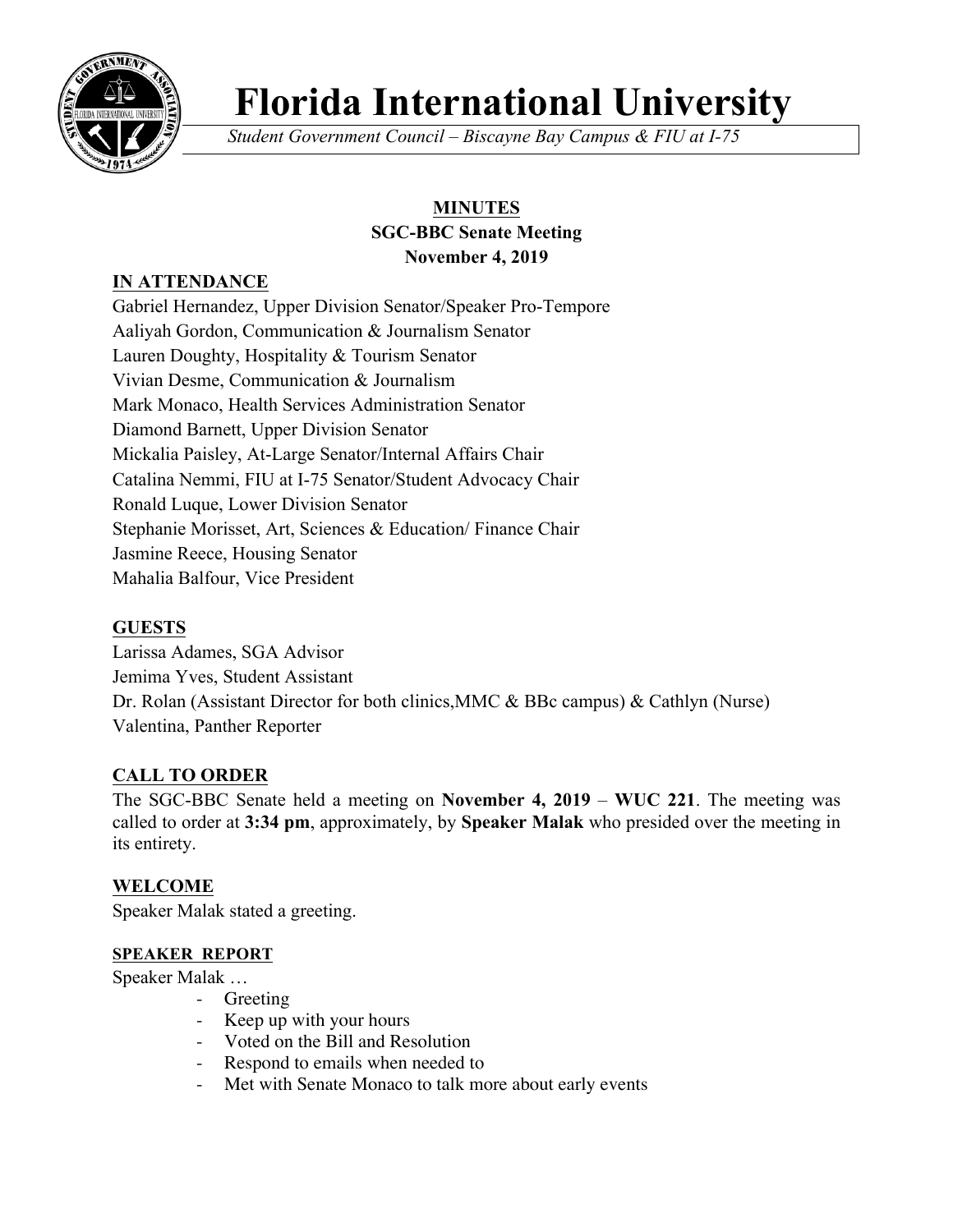#### **VICE PRESIDENT REPORT**

Vice President Balfour …

- Congress meeting was a success
- Don't be timid, always speak out your mind
- Process of planning an event with the director of wellness
- Do not RSVP to an event and Don't show up. It will count against you
- Always give a response back when it's necessary

#### **SPEAKER PRO'S REPORT**

Speaker Pro Hernandez…

- Greeting
- Everyone was vocal and professional
- Committee Report
- Committee Minutes
- Nov 12-14  $\Rightarrow$  attending the Tally

#### **ADVISOR'S REPORT**

Ms. Adames…

Party Registration

● Class Registration starts NOV.5,2019

#### **Finance Chair Report**

• \$3,100 left in their budget

#### **Internal Affairs Chair Report**

- Please respond to emails regarding office hours and other council assigned duties
- Please ask questions regarding "Level Up".

#### **Student Advocacy Chair's Report**

Ms. Nemmi...

- Student Advocacy committee developing a flyer for student concerns and to update times and dates for Conversations with Panthers
- Mid-term Motivational Academic event  $10/15/2019$  @ I-75 from 4:30 PM 6:30 PM.
- Chick Fila FIU discrimination law.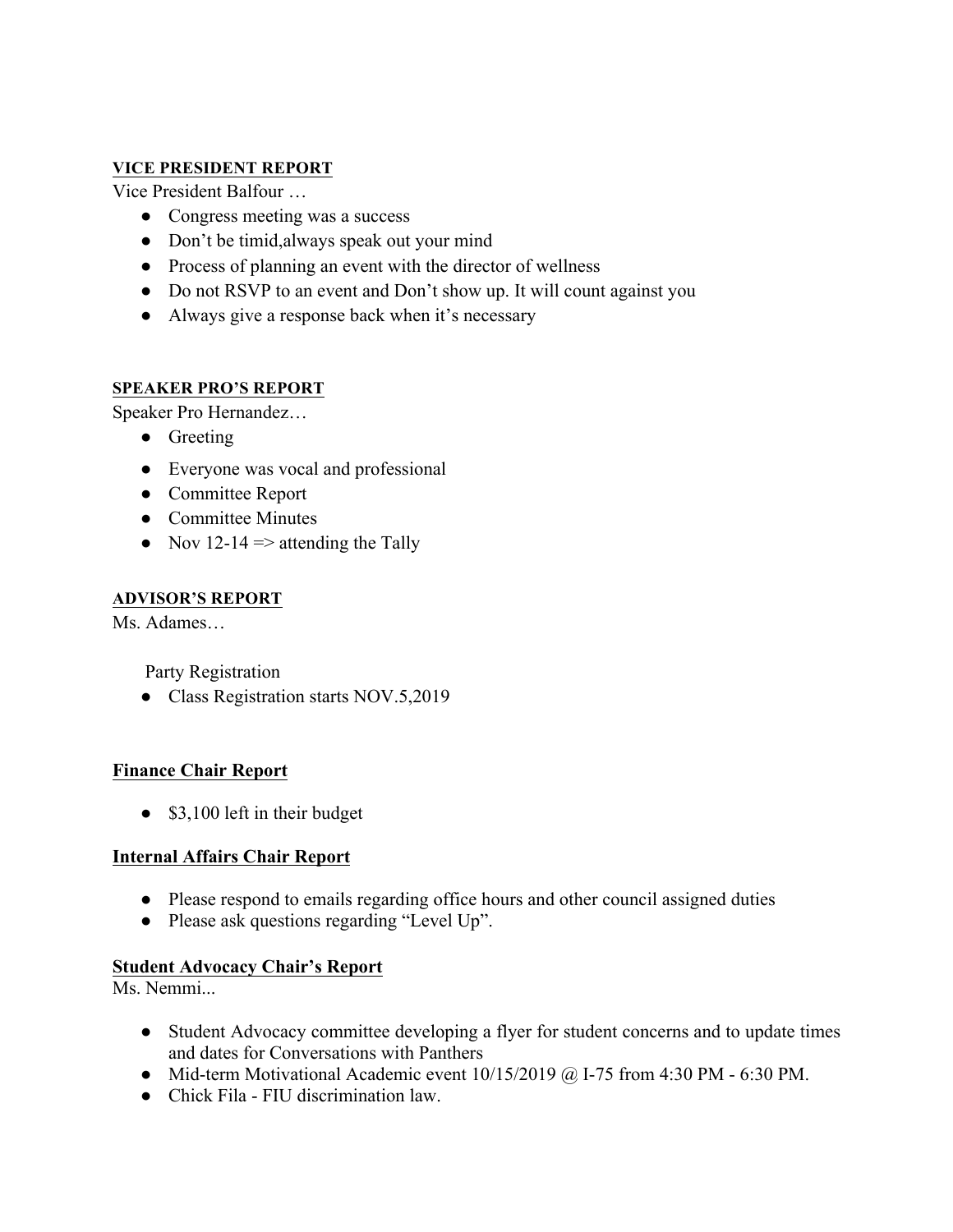- LBGT (GSA presented a resolution  $\omega$  MMC but also would like to present resolution  $\omega$ BBC)
- Tabling on M,T,W (Student Concerns).
- Therapy session (Student Support).
- Art therapy event in December.
- Town Hall will be hosted in December 2019 for the Fall and January 2020 for the Spring.
- Survey on campus clinic services. .
- Post-free shuttle survey.
- Recycling information to provide with students and community.

#### **Operational Review Report**

Ms. Desme reported…

- Blue table talk was very successful.
- Addressed if anyone wanted to join the committee
- Sponsors needed for her resolution.

#### **OLD BUSINESS**

#### **A. Approval of the Minutes**

Approve Senate Meeting Minutes of 10.28.2019.

Senator Morisset seconded. Had a discussion.

Senator Paisley moved to table the minutes at the next Senate meeting. Senator Gordon second and Speaker Hernendez struct the motion.

Senator Nemmi moved to table the minutes until 10/28/2019. Senator Gordon seconded the motion and the motion was voted unanimously.

#### **NEW BUSINESS**

Dr. Rolan presented herself and talked about the benefits that we may have when it comes to health on campus (at the clinic).

- \$100 for Kayaking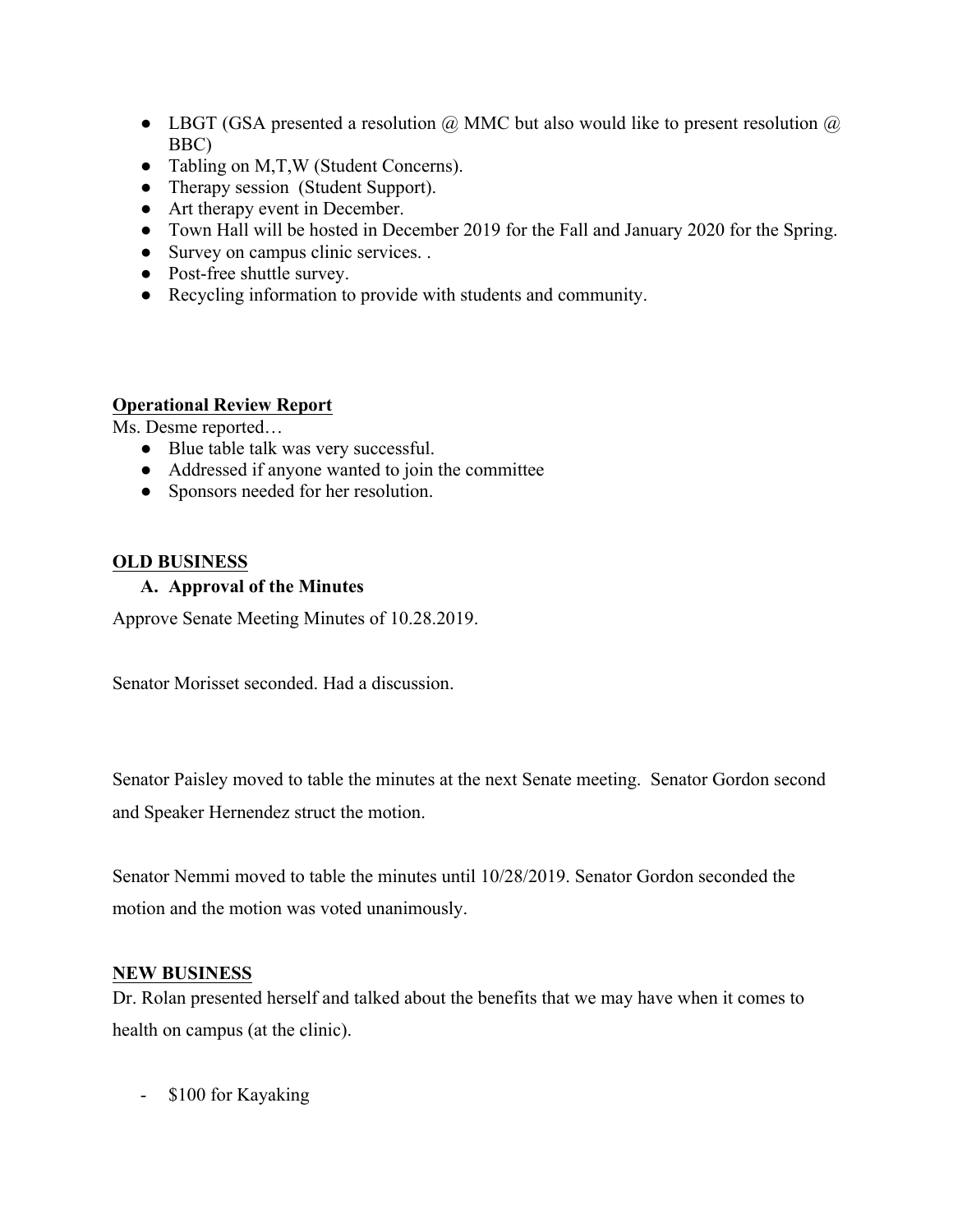- For 20 students
- 11/08/2019 from 3:00PM

Roll call Vote

Senator Hernandez- Yea Senator Gordon- Yea Senator Doughty- Yea Senator Monaco - Abstain Senator Barnett - Yea Senator Paisley - Yea Senator Nemmi - A Senator Luque- Yea Senator Morisset- Yea Senator Reese- Yea Speaker Malak- Yea

With a vote of 10-0-1, the motion passes.

#### **A. Thanksgiving Event**

- At Bayview
- $-$  \$150
- For students who won't be able to go home.

Senator Monaco approved . Senator Desme seconded.

Roll call Vote

Senator Hernandez- Yea Senator Gordon- Yea Senator Doughty- Yea Senator Monaco - Yea Senator Barnett - Yea Senator Paisley - Yea Senator Luque- Yea Senator Nemmi \_

Senator Reese- A Speaker Malak- Yea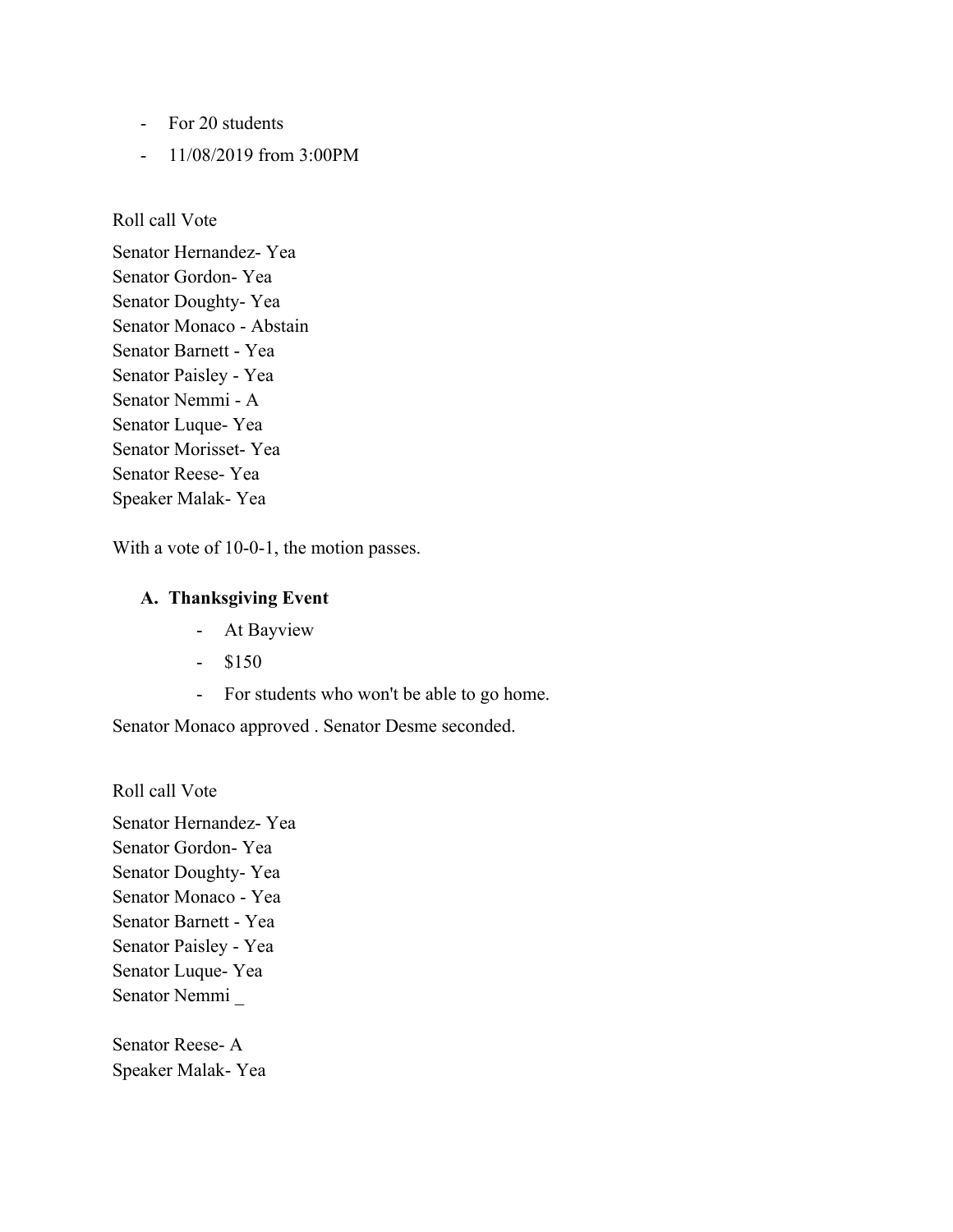With a vote of 9-0-1, the motion passes.

Senator Hernandez returns to the senate meeting at 4:17pm. Senator Nemmi left the senate meeting at 4:20pm

## **B. First Reading of Resolution 2019.0013**

Senator Nemmi presents Resolution 2019.0013 for the first reading. Senate Nemmi stated that some of the statistics found in the resolution are from Healthy Living.

Point of Personal Privilege was granted to Senator Monaco at 4:34pm.

## **C. Chair/Committee Nominations:**

○ R.L.J Chair

No nominations made

○ Finance Committee

No nominations made

#### **DISCUSSION**

#### **A. Open Forum**

#### **I. Student Concerns**

#### **II. Senate Concerns**

Need more people to volunteer Want students to come out and help promote flyers Nov.13 event ,come and support.

## **III. Additional Comments, Suggestions, Concerns**

**Reports Senator Report**

#### **ANNOUNCEMENT**

● **The Bay 10/16/19**